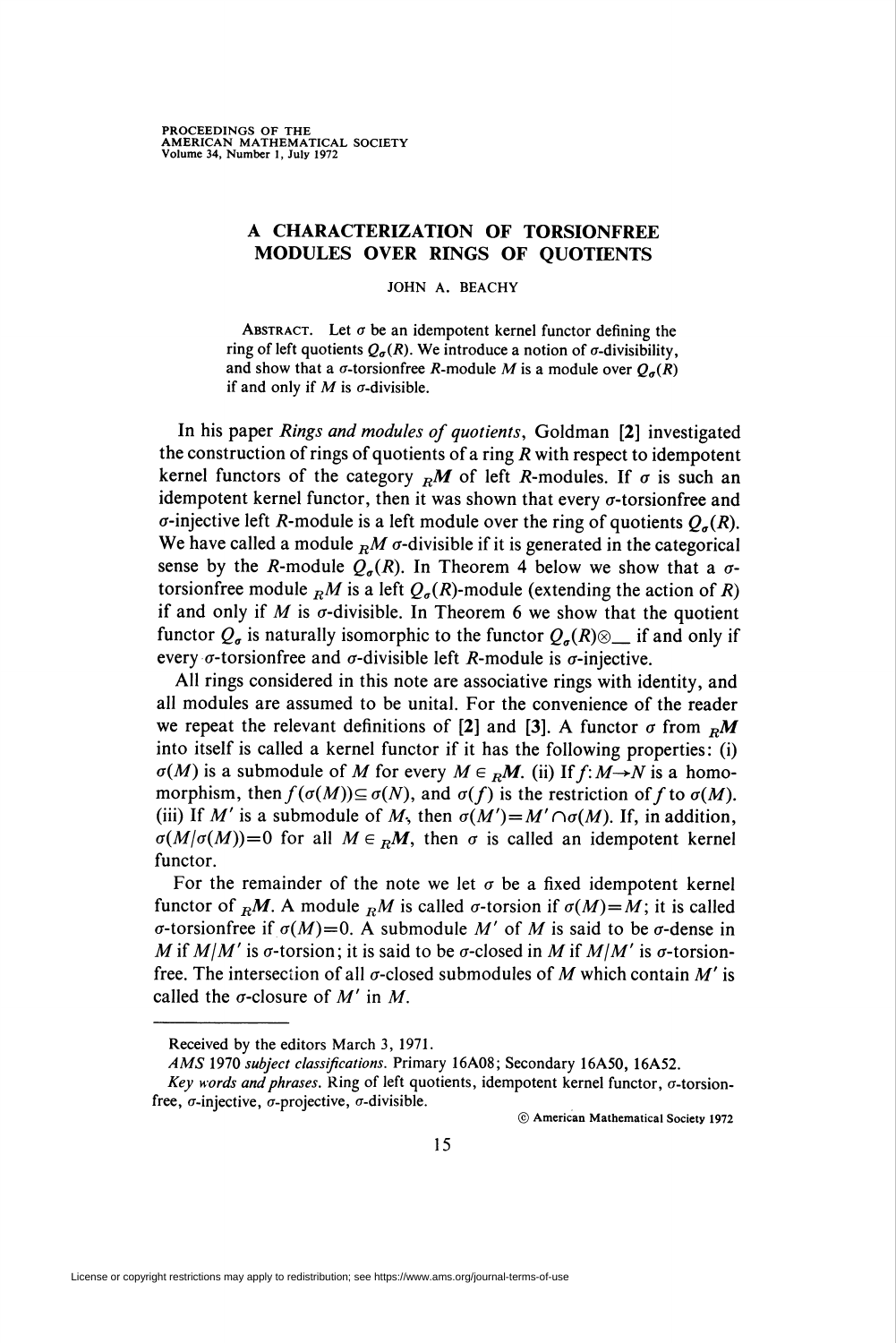A module  $_R N$  is called  $\sigma$ -injective if it has the following property: if  $_R M$  is any module and M' is any  $\sigma$ -dense submodule of M, then every R-homomorphism from  $M'$  to N extends to a homomorphism from  $M$  to N. For any module  $_R M$  the module of quotients  $Q_{\sigma}(M)$  with respect to  $\sigma$ is defined in the following way: let  $Q_{\sigma}(M)$  be the  $\sigma$ -closure of  $M/\sigma(M)$  in its injective envelope  $E(M/\sigma(M))$ . With this definition,  $Q_{\sigma}(M)$  is  $\sigma$ -torsionfree and  $\sigma$ -injective, and  $M/\sigma(M)$  is  $\sigma$ -dense in  $Q_{\sigma}(M)$ . In particular,  $Q_{\sigma}(R)$  has a natural ring structure, and is called the ring of left quotients of R with respect to  $\sigma$ . Every  $\sigma$ -torsionfree and  $\sigma$ -injective left *R*-module is a left module over  $Q_{\sigma}(R)$ , and moreover, the action of  $Q_{\sigma}(R)$  on M extends (uniquely) the action of  $R$  on  $M$ .

If  $R$  is commutative and  $S$  is a multiplicatively closed set of elements of R, then the ring of quotients  $R<sub>S</sub>$  of R with respect to S has the property that  $s \cdot R_S = R_S$  for all  $s \in S$ . Furthermore, any quotient of a direct sum of copies of  $R_S$  shares this property of being "S-divisible". If M is an R-module such that  $sm \neq 0$  for all  $s \in S$  and all  $m \in M$ , then M is an  $R_{S}$ module (extending the R-module structure) if and only if  $M$  is "Sdivisible". This motivates the following definition. (We use  $M<sup>I</sup>$  to denote the direct sum of modules indexed by the set I and all isomorphic to  $_R M$ .)

DEFINITION 1. A module  $<sub>R</sub>M$  is said to be  $\sigma$ -divisible if there exists an</sub> R-epimorphism  $Q_{\sigma}(R)^{1}\rightarrow M\rightarrow 0$  for some index set I.

It is clear that  $\mathbb{R}M$  is  $\sigma$ -divisible if and only if for any R-homomorphism  $0 \neq f: M \rightarrow N$  there exists a homomorphism  $g:Q_a(R) \rightarrow M$  such that  $fg \neq 0$ , so that M is  $\sigma$ -divisible if and only if  $Q_{\sigma}(R)$  generates M in the categorical sense. It follows from this that the full subcategory of  $\sigma$ -divisible Rmodules is cocomplete. (The reader is referred to [1] for this and further details.) We next give a definition which is shown by Proposition 3 to be equivalent to the corresponding definition in [2], but which is more convenient for our purposes.

DEFINITION 2. A module  ${}_{R}P$  is  $\sigma$ -projective if for every diagram

$$
\begin{array}{c}\nP \\
\downarrow \\
M \to M'' \to 0\n\end{array}
$$

with  $M \rightarrow M''$  an epimorphism, M and M''  $\sigma$ -torsionfree R-modules, and M  $\sigma$ -injective, there is a homomorphism  $P \rightarrow M$  making the diagram commutative.

**PROPOSITION 3.** For a module  ${}_{R}P$  the following are equivalent:

(i)  ${}_{R}P$  is  $\sigma$ -projective.

(ii) For any epimorphism  $M \rightarrow M'' \rightarrow 0$  with M and M"  $\sigma$ -torsionfree Rmodules, and any homomorphism  $P\rightarrow M''$ , there is a  $\sigma$ -dense submodule P'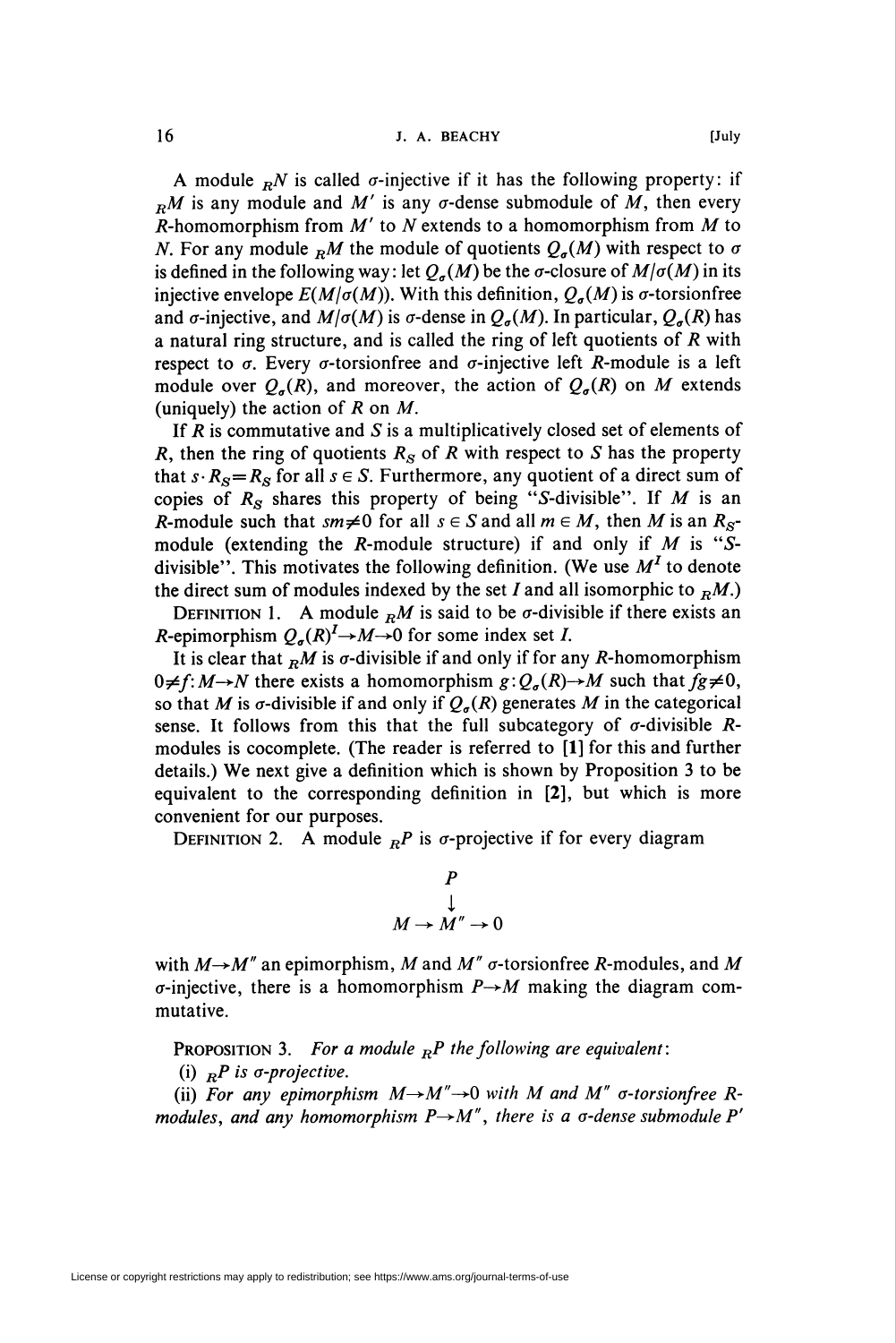of P and a homomorphism  $P' \rightarrow M$  making the diagram

$$
0 \to P' \to P
$$
  

$$
\downarrow \qquad \qquad \downarrow
$$
  

$$
M \to M'' \to 0
$$

commutative.

**PROOF.** (i)  $\Rightarrow$  (ii) Given an epimorphism  $M \rightarrow M'' \rightarrow 0$  with M and M''  $\sigma$ -torsionfree,  $Q_{\sigma}(M)$  and  $Q_{\sigma}(M'')$  are extensions of M and M'' respectively, and  $M \rightarrow M''$  extends to  $Q_{\sigma}(M) \rightarrow Q_{\sigma}(M'')$ . If N is the image of this homomorphism, this gives the diagram

$$
\begin{array}{ccc}\n0 & 0 \\
\downarrow & \downarrow \\
M \longrightarrow M'' \to 0 \\
\downarrow & \downarrow \\
Q_{\sigma}(M) \to N \to 0.\n\end{array}
$$

If  $P\rightarrow M''$  is any homomorphism, then if  ${}_{R}P$  is  $\sigma$ -projective,  $P\rightarrow M''\rightarrow N$ lifts to  $f: P \rightarrow Q_a(M)$  because  $Q_a(M)$  is  $\sigma$ -injective and both  $Q_a(M)$  and N are  $\sigma$ -torsionfree. Let  $P' = f^{-1}(M)$ . Since M is  $\sigma$ -dense in  $Q_{\sigma}(M)$ , it follows that  $P'$  is  $\sigma$ -dense in P, and thus f restricted to P' gives the required homomorphism.

(ii) $\Rightarrow$ (i) If P satisfies condition (ii) and the diagram

$$
\begin{array}{c}\nP \\
\downarrow f \\
M \xrightarrow{\pi} M'' \longrightarrow 0\n\end{array}
$$

is given with M  $\sigma$ -injective and M and M'' both  $\sigma$ -torsionfree, then there exists a  $\sigma$ -dense submodule P' of P and a homomorphism  $g' : P' \rightarrow M$  such that  $g' = fi$ , where  $i: P' \rightarrow P$  is the inclusion. Since  $\overline{M}$  is  $\sigma$ -injective and  $P'$ is  $\sigma$ -dense in P, g' extends to  $g: P \rightarrow M$ , with  $g' = gi$ . But then  $f = \pi gi$ , and it follows from the fact that P' is  $\sigma$ -dense in P and M'' is  $\sigma$ -torsionfree that  $f=\pi g$ .  $\Box$ 

The next theorem is our main result. It gives a condition which characterizes  $\sigma$ -torsionfree,  $\sigma$ -divisible *R*-modules and which shows that for  $\sigma$ torsionfree modules the notion of  $\sigma$ -divisible is a generalization of that of  $\sigma$ -injective. Furthermore, it shows that among  $\sigma$ -torsionfree *R*-modules the  $\sigma$ -divisible modules are precisely those whose  $R$ -module structure can be extended to a  $Q_{\sigma}(R)$ -module structure.

THEOREM 4. Let  $<sub>R</sub>M$  be  $\sigma$ -torsionfree. Then the following conditions are</sub> equivalent :

(i) M is o-divisible.

(ii) If  $N'$  is a finitely generated,  $\sigma$ -projective and  $\sigma$ -dense submodule of a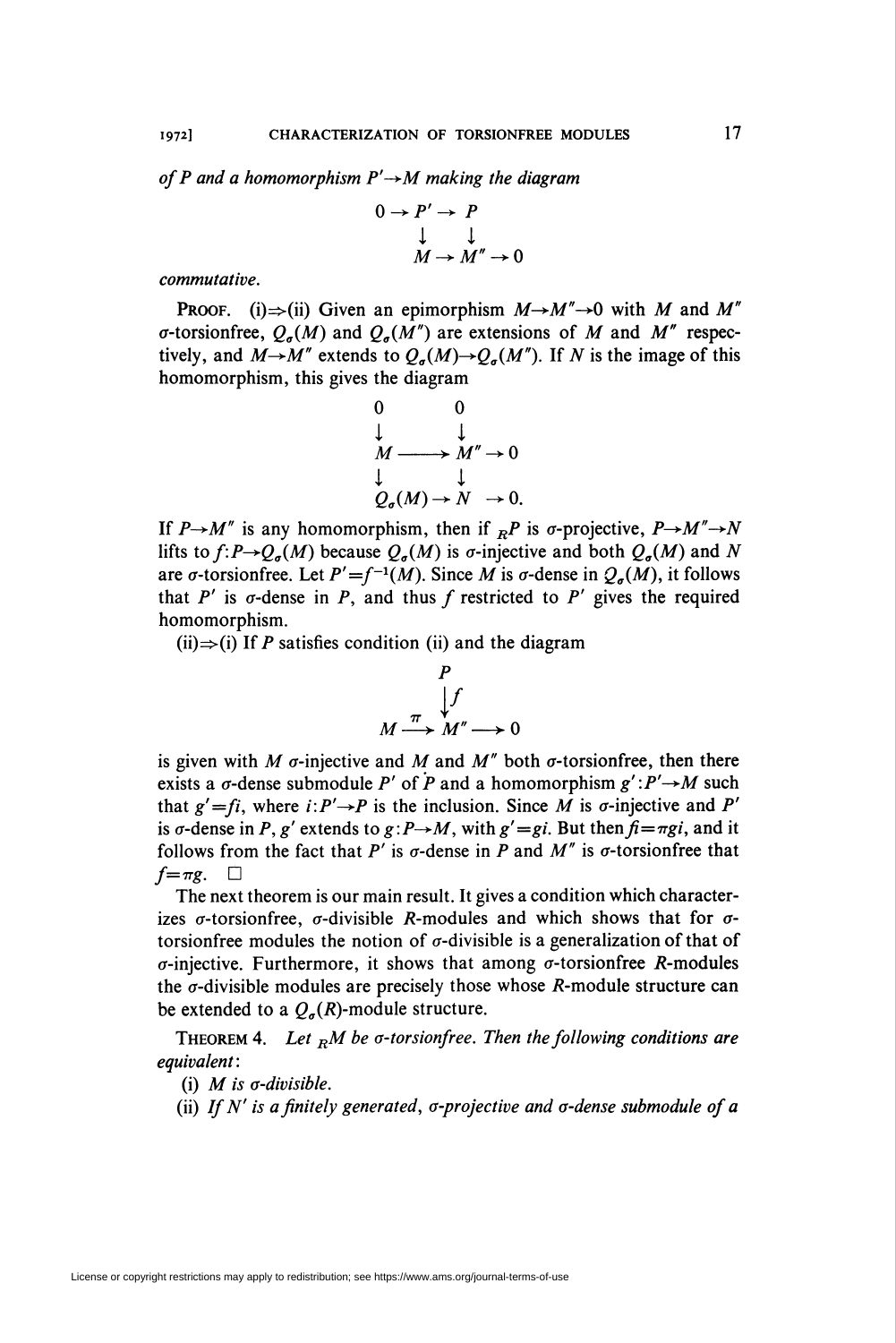module  $_R$ N, then every R-homomorphism from N' to M extends to a homomorphism from N to M.

(iii) The R-module structure of M can be extended uniquely to give M the structure of a left  $Q_{\sigma}(R)$ -module.

**PROOF.** (i)  $\Rightarrow$  (ii) Let N' be a finitely generated,  $\sigma$ -projective and  $\sigma$ dense submodule of a module  ${}_{R}N$  and  $f: N' \rightarrow M$  be an R-homomorphism. If M is  $\sigma$ -divisible, then there exists an R-epimorphism  $\pi:Q_{\sigma}(R)^{1}\rightarrow M$ for some index set I. Since N' is finitely generated, so is  $f(N')$ , and thus  $f(N')$  must be contained in the image of a finite number of summands of  $Q_{\sigma}(R)^{I}$ . Letting M' be this image of a direct sum of finitely many copies of  $Q_{\sigma}(R)$ , we have the following diagram:



But now  $Q_{\sigma}(R)^n$  is  $\sigma$ -injective since it is a direct sum of finitely many  $\sigma$ injective modules, and in addition, both  $Q_{\sigma}(R)^n$  and M' are  $\sigma$ -torsionfree. It then follows from the assumption that  $N'$  is  $\sigma$ -projective that f can be lifted to a homomorphism  $f':N\rightarrow Q_{\sigma}(R)^n$ . Because N' is  $\sigma$ -dense in N and  $Q_{\sigma}(R)^n$  is  $\sigma$ -injective, f' can be extended to  $g: N \rightarrow Q_{\sigma}(R)^n \rightarrow Q_{\sigma}(R)^I$ , and  $\pi g$  gives the required extension of f to N.

(ii)  $\Rightarrow$  (iii) We first observe that if  $_R P$  is a projective R-module, then  $P/\sigma(P)$  is  $\sigma$ -projective, since any R-homomorphism from P into a  $\sigma$ torsionfree module factors through  $P/\sigma(P)$ . In particular,  $R/\sigma(R)$  is  $\sigma$ projective. Since M is  $\sigma$ -torsionfree, for each  $m \in M$  the homomorphism from R to M defined by  $r \mapsto rm$  factors through  $R/\sigma(R)$ , and then if M satisfies condition (ii) this extends to  $Q_{\sigma}(R)$ , since  $R/\sigma(R)$  is finitely generated,  $\sigma$ -projective, and  $\sigma$ -dense in  $Q_{\sigma}(R)$ . The extension is unique since M is  $\sigma$ -torsionfree. That this is the required  $Q_{\sigma}(R)$ -module structure on M can be easily verified.

(iii) $\Rightarrow$  (i) If M is a  $Q_a(R)$ -module, then it is a quotient of a free  $Q_a(R)$ module. Viewing M as an R-module under the induced R-module structure, this shows that M is  $\sigma$ -divisible. It follows that if  $_R M$  has a  $Q_\sigma(R)$ -module structure which extends the R-module structure, then M is  $\sigma$ -divisible.  $\square$ 

We recall that Goldman calls  $\sigma$  Noetherian if the following property is satisfied: if  $A_1 \subseteq A_2 \subseteq \cdots$  is an ascending chain of left ideals of R whose union is  $\sigma$ -dense in R, then for some n,  $A_n$  is  $\sigma$ -dense in R. Any direct sum